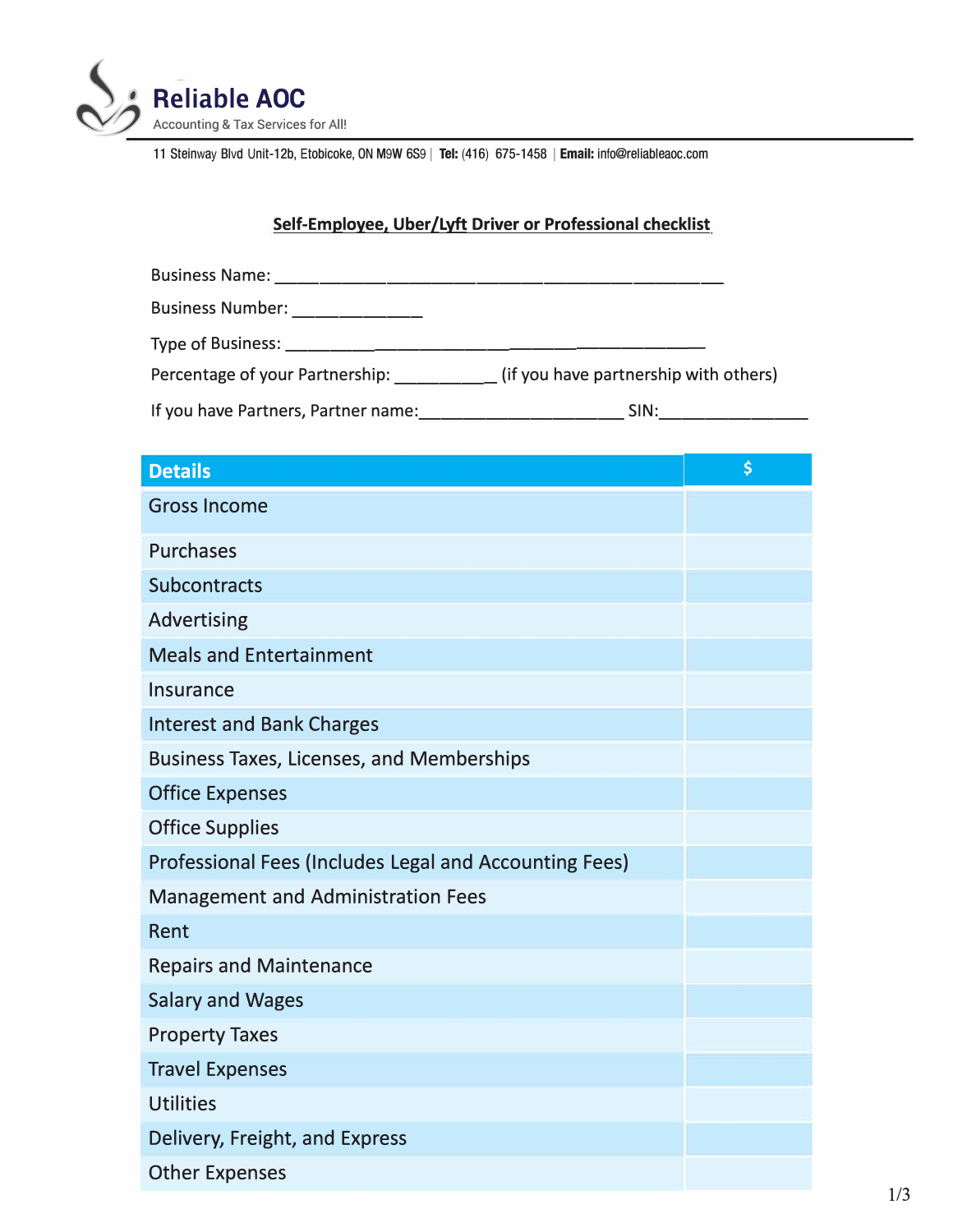

11 Steinway Blvd Unit-12b, Etobicoke, ON M9W 6S<sup>9</sup> I **Tel:** (416) 675-1458 I **Email:** info@reliableaoc.com

## **If you use your Car for business, We need the following information:**

| Make of your car: |  |
|-------------------|--|
|-------------------|--|

Model:

Year of Car: --------

Date you purchased your car:

Purchase price of your car: \$

Date you sold of your car \_\_\_\_\_\_\_\_\_\_\_\_\_\_\_\_(if you have sold)

Total number of KM you drove during the year:<br>

Number of KM you used for Business:

## **If you have leased your car, We need the following information:**

Start date of lease: \_\_\_\_\_\_\_\_\_

End (termination) date of lease: \_\_\_ \_

| <b>Vehicle Expense</b>               | \$ |
|--------------------------------------|----|
| Fuel                                 |    |
| Interest                             |    |
| Insurance                            |    |
| <b>License and Registration Fees</b> |    |
| <b>Maintenance and Repairs</b>       |    |
| <b>Leasing Costs</b>                 |    |
| <b>Other Expenses</b>                |    |